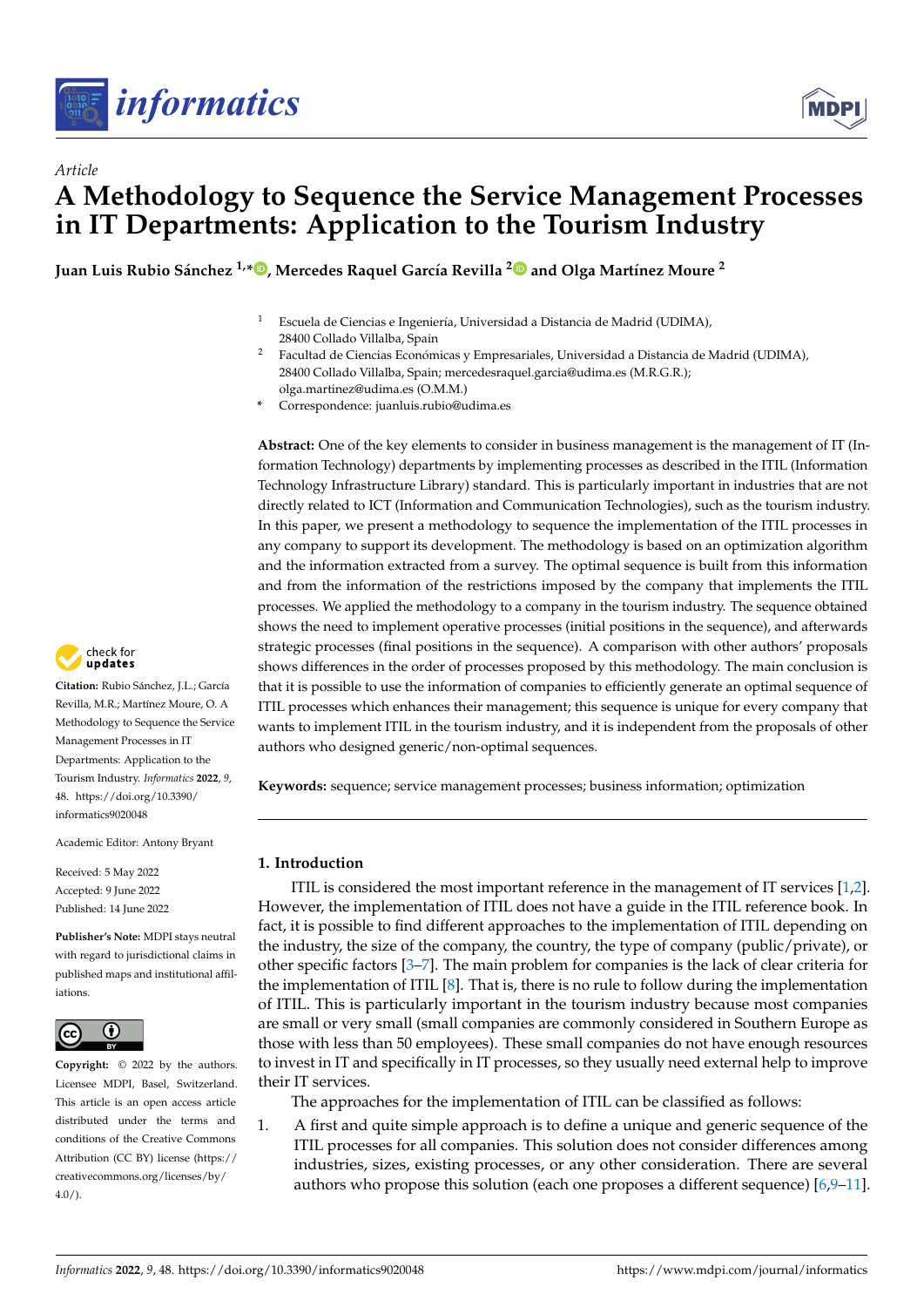The advantage of this sequence is that it is unique, so no more calculations are needed; each author proposes a static sequence of ITIL processes that could be used in any company (no matter the industry, size, previous implementation of processes, or any other consideration). The main disadvantage of these proposals is that the sequences are not adapted to the characteristics of the company, nor to its interests (for example, in adaptive sequences, it is possible to define an optimal sequence to draw closer to competitors or a different optimal sequence to draw closer to very small companies).

- 2. A second approach is to define an adaptive sequence that considers the characteristics of the company (the industry, size, size of the IT department, and age, among others) to propose a specific sequence of the ITIL processes for that company. Papers such as  $[7,12-14]$  $[7,12-14]$  $[7,12-14]$  are good examples of this approach. The idea of these authors is to define specific sequences of the ITIL processes for each company. The way to define the sequence differs from one author to another. For example, [\[7](#page-15-3)[,12\]](#page-16-0) are based on a mathematical optimization fixed to some requisites defined by the company. In [\[13\]](#page-16-2), the sequence is obtained from the priorities for the company, while [\[14\]](#page-16-1) considers fuzzy logic to obtain different sequences for each company.
- 3. An alternative to define a specific sequence is to determine which factors may help the implementation of ITIL: these are the so-called 'critical implementation factors'. Different authors have worked on this area; the most relevant references are [\[15](#page-16-3)[–17\]](#page-16-4). This approach does not clearly set the order of processes but defines the conditions to succeed with the ITIL implementation.
- 4. An implementation project based on different periods or phases [\[18,](#page-16-5)[19\]](#page-16-6). This strategy is focused on general tasks for the implementation of ITIL; it is not oriented to specifically define the order of processes but rather to manage the implementation as a whole project and define the phases needed to succeed.
- 5. The main conclusion after reviewing the state of the art is that there is no clear methodology to know the sequence of the ITIL processes for their implementation, especially for small companies. In the literature review, we found some general approaches to set the order of processes, but they are mainly designed for big companies or specific cases.

# *Tourism Industry*

The transformation in the tourism industry in recent years is based on the massive use of information and communication technologies. In fact, it is one of the industries that has invested the most in information technologies [\[20\]](#page-16-7), not only in the beginning of the pandemic period, but starting years ago [\[21,](#page-16-8)[22\]](#page-16-9). The investments have mainly targeted specific systems such as PMS (Property Management System) to gain benefits from the use of technology over competitors [\[23\]](#page-16-10), although this is not as common in small and medium companies. The authors of [\[24\]](#page-16-11) explain how more and more companies delegate all responsibilities about business information security, personal data of clients, the integration of systems, and the transition to cloud computing in the IT departments, but not all small companies rely on the effectiveness of this automation of processes and instead keep using spreadsheets to manage business operations. This hinders their involvement in the technological transition.

It is commonly accepted that changes in recent years have become strategic for companies to survive—the adoption of technologies and the implementation of processes to satisfy business requirements are essential for any company in the tourism industry. As exposed in [\[24](#page-16-11)[,25\]](#page-16-12), the adoption of these technologies and processes in the IT departments of tourism companies solves the following points:

- Room and visit management: check-in and check-out processes, room management, visitor management, selling terminals through a PMS (Property Management System) [\[26](#page-16-13)[,27\]](#page-16-14);
- Reservation management: CRS (Central Reservation System) [\[28\]](#page-16-15), mainly oriented to manage the reservation of rooms;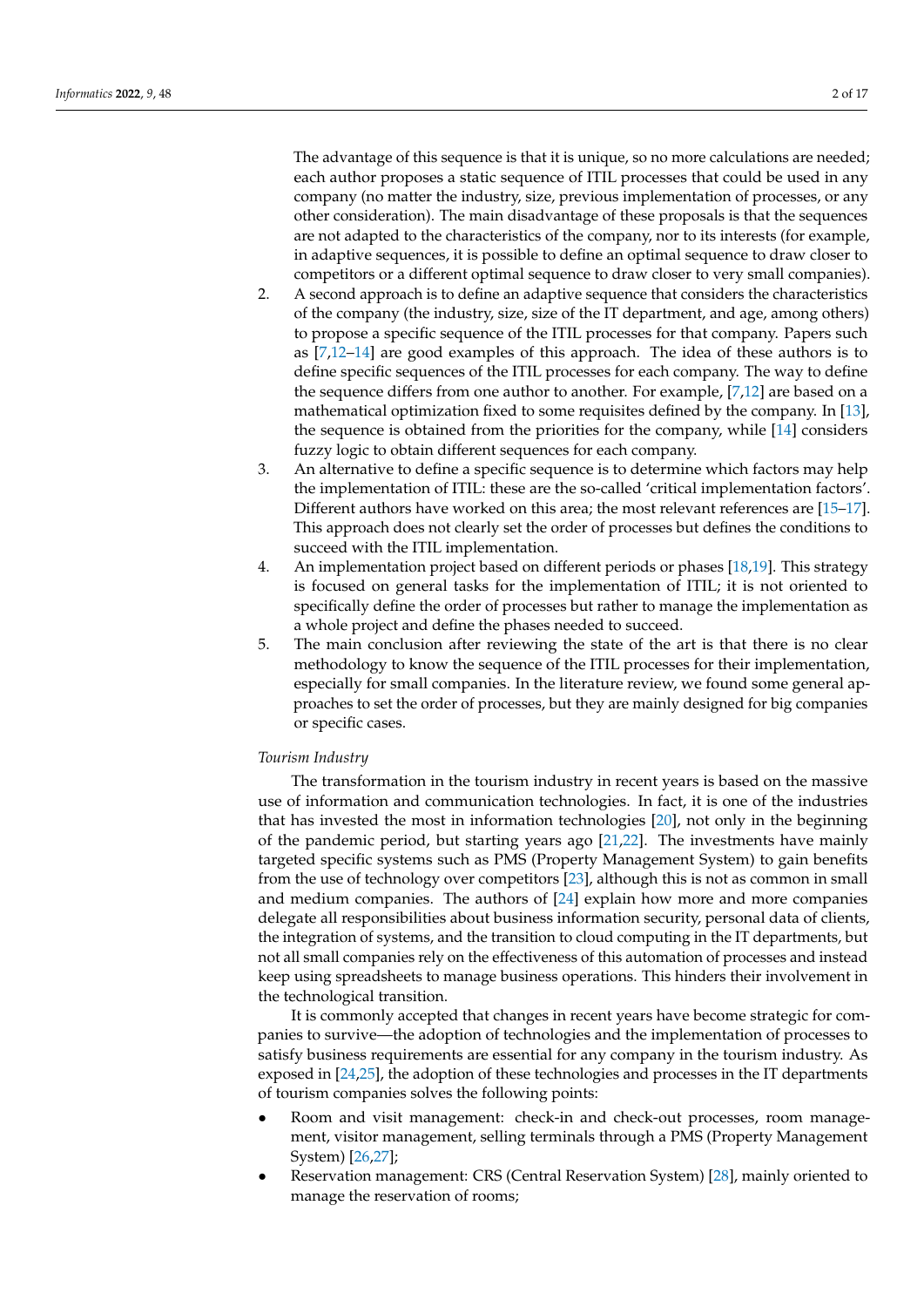- Client communications: CRM (Customer Relationship Management) [\[26](#page-16-13)[,29\]](#page-16-16), specially designed for a complete management of the relationship with the clients;
- Revenue management: YRM (Yield Revenue Management) [\[26](#page-16-13)[,30\]](#page-16-17) systems, initially designed to manage the yield in hotels.

The main finding in [\[23–](#page-16-10)[30\]](#page-16-17) is the considerable importance of IT in the tourism industry. Nevertheless, there are two important issues that emerge: the first is that the solutions based on technology are not being adopted by small companies as they are by big companies; the second is that even in cases where technology (such as CRS, CRM, YRM, and others) supports business tasks, the lack of IT processes (for example, ITIL) makes it difficult to benefit from the technology solutions [\[2\]](#page-15-1), mainly because different approaches may be adopted depending on the characteristics of the company [\[4](#page-15-8)[–6\]](#page-15-5).

It is important to address the importance of very small, small, and medium companies in Southern Europe and specifically in Spain. Considering the information in [\[31\]](#page-16-18), more than 99% of companies are medium, small, and very small companies; the ratios are not different in the tourism industry, where a typical company has a small or very small size [\[32\]](#page-16-19).

The objective of this paper is to propose a methodology to obtain a sequence of ITIL processes which considers restrictions in the ITIL processes and takes the objectives of the company into account. This methodology has been applied to the tourism industry, especially to small companies in the tourism industry, due to the high percentage of these companies.

The result of the application of the methodology is an optimal sequence of the ITIL processes to be implemented in companies in the tourism industry. The sequence considers the most extended characteristics of small companies in this industry (although the methodology has been proven within tourism companies, it is possible to apply it to any industry by just updating the database with information of companies in that specific industry; thus, the methodology presented in the next section can be applied to any industry).

In this research, we performed a survey to gather information about the characteristics of tourism companies and the status of their implementation of ITIL processes. This information was combined with the approach of [\[12\]](#page-16-0) to create a new optimization methodology that generates an optimal and more efficient sequence of ITIL processes. This sequence can be used in small and very small companies in the tourism industry. Moreover, the approach presented in this paper improves the approach of [\[12\]](#page-16-0), as the sequence can be defined from a subset of all ITIL processes, which enhances the performance of the implementation project. Thus, in this paper, we present an improvement of the approach in [\[12\]](#page-16-0) to avoid unnecessary processes and make the ITIL implementation project more efficient. The initial mathematical model was modified to consider new restrictions imposed by the company that implements ITIL. These restrictions consider the requirements of the company regarding delaying the implementation of processes, avoiding processes, or including processes previously excluded. The main advantage of this approach is that any small company in the tourism industry can use the list of processes proposed or define a new one (specifically adapted to that company) without hiring external experts or consultants.

The next sections present the survey carried out, the mathematical basis, and the enhanced methodology to obtain the optimal sequence for companies in the tourism industry. The result is the sequence itself, which is compared to other generic sequences (not specific for any industry) proposed by other authors. This comparison reveals the independence of the sequence obtained. Finally, the conclusions and future works are presented.

#### **2. Materials and Methods**

We conducted this research from a quantitative perspective, based on a structured form, aiming to gather information from tourism companies. The information gathered concerned the characteristics of the companies and the level of implementation of ITIL processes, used as a basis for the methodology to sequence the ITIL processes for other companies.

A web-based survey was developed to gain knowledge about the status of ITIL implementation in the tourism industry. The data are available in the public repository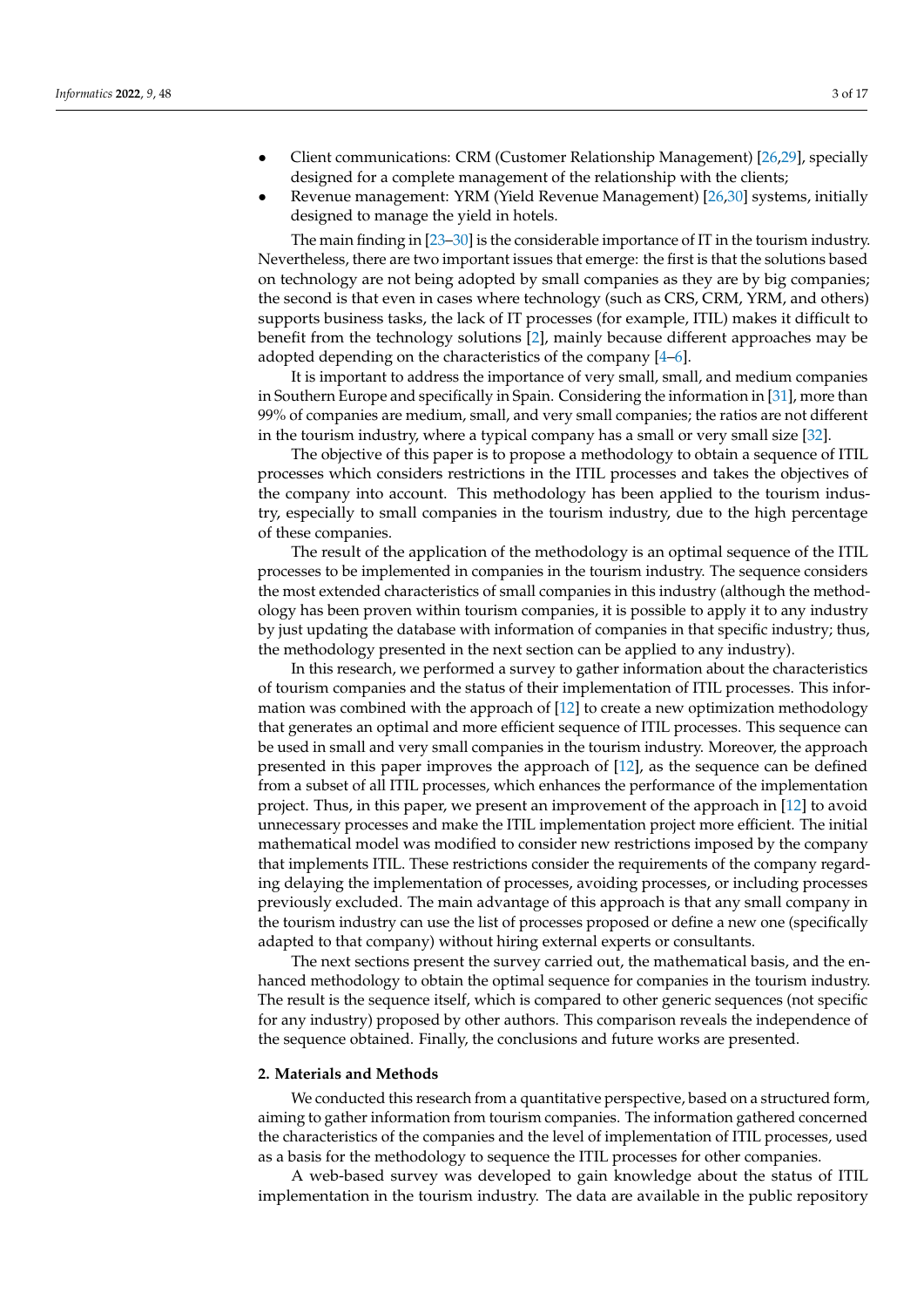included in the Supplementary Materials. The survey was distributed to 200 companies by email and phone calls and, if needed, completed with face-to-face interviews, although the results were always finally introduced in a web form. Some initial checks were executed to avoid inconsistencies or redundant data.

The collected data were saved in a database to apply the new optimized methodology based on [\[12\]](#page-16-0). The new methodology proposed in this paper improves the results given because the optimal sequence is obtained not only by applying the criteria chosen by the company that implements ITIL, but also by imposing restrictions on the list of ITIL candidates (processes). The restrictions on the processes are oriented to avoid the implementation of some particular processes, to postpone some others, and/or to enable a process as a candidate to be implemented. This improvement of the methodology returns the sequence that best fits the needs and restrictions of the company. Of course, it is not the global optimal sequence, but the optimal one fixed to the restrictions imposed.

The implementation of the model in a web-based tool can be found in the public repository mentioned in the Supplementary Materials. The methodology is applied to a representative company by setting the parameters and restrictions of the company in the model. More specifically, the methodology was applied to a representative tourism center, which hopefully will help other centers implement ITIL processes. This representative tourism center has the most common characteristics of small centers in the tourism industry, which can be summarized as follows:

- Its main activity is in the tourism industry;
- It has less than 50 employees;
- The IT department has less than five employees;
- It operates in international markets but offers national destinations;
- It has a medium level of implementation of ITIL processes, as observed from the analysis of the survey responses.

The diagram in Figure [1](#page-4-0) is a schema of the methodology applied, based on an improvement of the method in [\[12\]](#page-16-0). The steps are explained below.

- I. The data initially obtained through the survey are stored in a database. These data represent the characteristics of the tourism companies and the level of implementation of ITIL processes in each one.
- II. Once the data from the survey are stored in the database, a representative company in the tourism industry is set up in the system.
- III. The criteria to obtain the optimal sequence of ITIL processes is also set up. This step requires identifying how the optimal sequence is obtained. There are different possibilities for optimization: a generic optimization, a single parametric optimization, or a multiple parametric optimization. To obtain a more general solution, a generic optimization has been proposed.
- IV. The restrictions imposed by the representative company are modeled and introduced into the system. The method proposed in this article allows us to exclude some processes from the set of candidates.
- V. The mathematical model implemented to obtain an optimal sequence returns the set of ordered ITIL processes that best fit the criteria previously defined (satisfying the restrictions imposed by the company).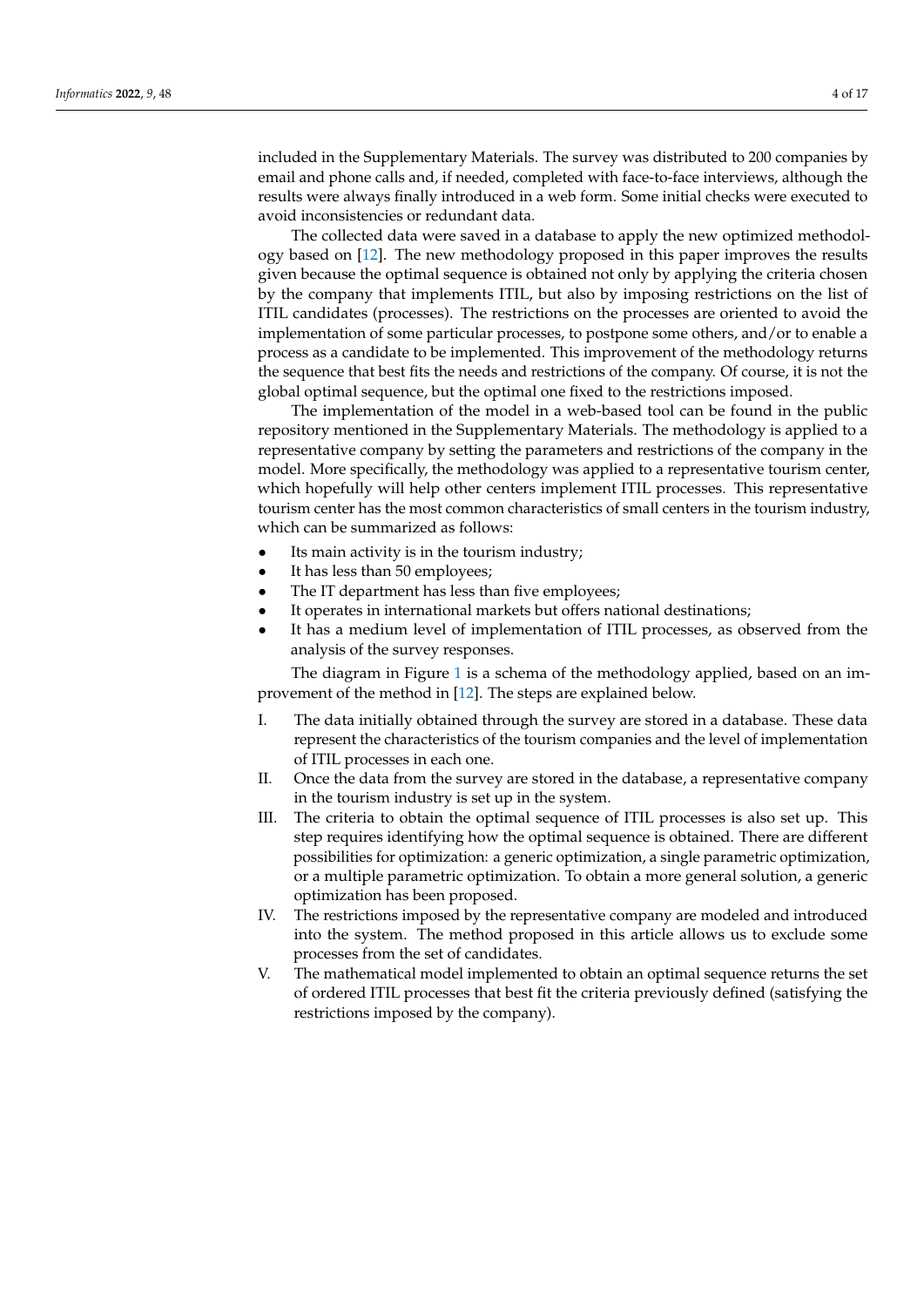<span id="page-4-0"></span>

**Figure 1.** Materials and methods.

## *2.1. Scope of the Study*

The scope defined is the set of companies related to the tourism industry (excluding the food industry) in Spain (there are no significant differences between European companies), considering both small and medium companies (which represent more than 99% of the total number of companies). The companies considered amount to around 50,000 (in 2021) and mainly engage in the following activities:

- Travel agencies;
- Hotels;
- Car renting;
- Cultural industry.

This percentage of small companies (95%) is similar to that of other close countries [\[33\]](#page-16-20), and the characteristics of the companies are also similar to European ones. The survey aimed to collect information about the characteristics of every company answering the survey, namely, information regarding the staff, the working region, the number of IT employees, and the age, among others, as well as the level of the ITIL implementation in each company. The survey is detailed in Table [A1.](#page-13-0)

The selection of companies for the survey was carried out randomly, and the survey was conducted from December 2021 to February 2022.

#### *2.2. Data Storage*

The database has been used to store data from the survey. It was important to save these data not only for analysis purposes, but mainly because they are used by the mathematical model to propose optimal ITIL sequences. The companies received an email to participate in a web questionnaire. The main results of this survey are the data of the ITIL implementation in every company, which are used by the mathematical model to obtain the optimal sequence. The characteristics of the companies are used to select which companies take part in the calculus of the optimal sequence. That is, the optimal sequence for company X is calculated from the data obtained in the survey, selecting just the companies with the characteristics specified by X.

As we explain later, the mathematical model considers all the information gathered in the survey (and other parameters) to propose an ITIL sequence to any company that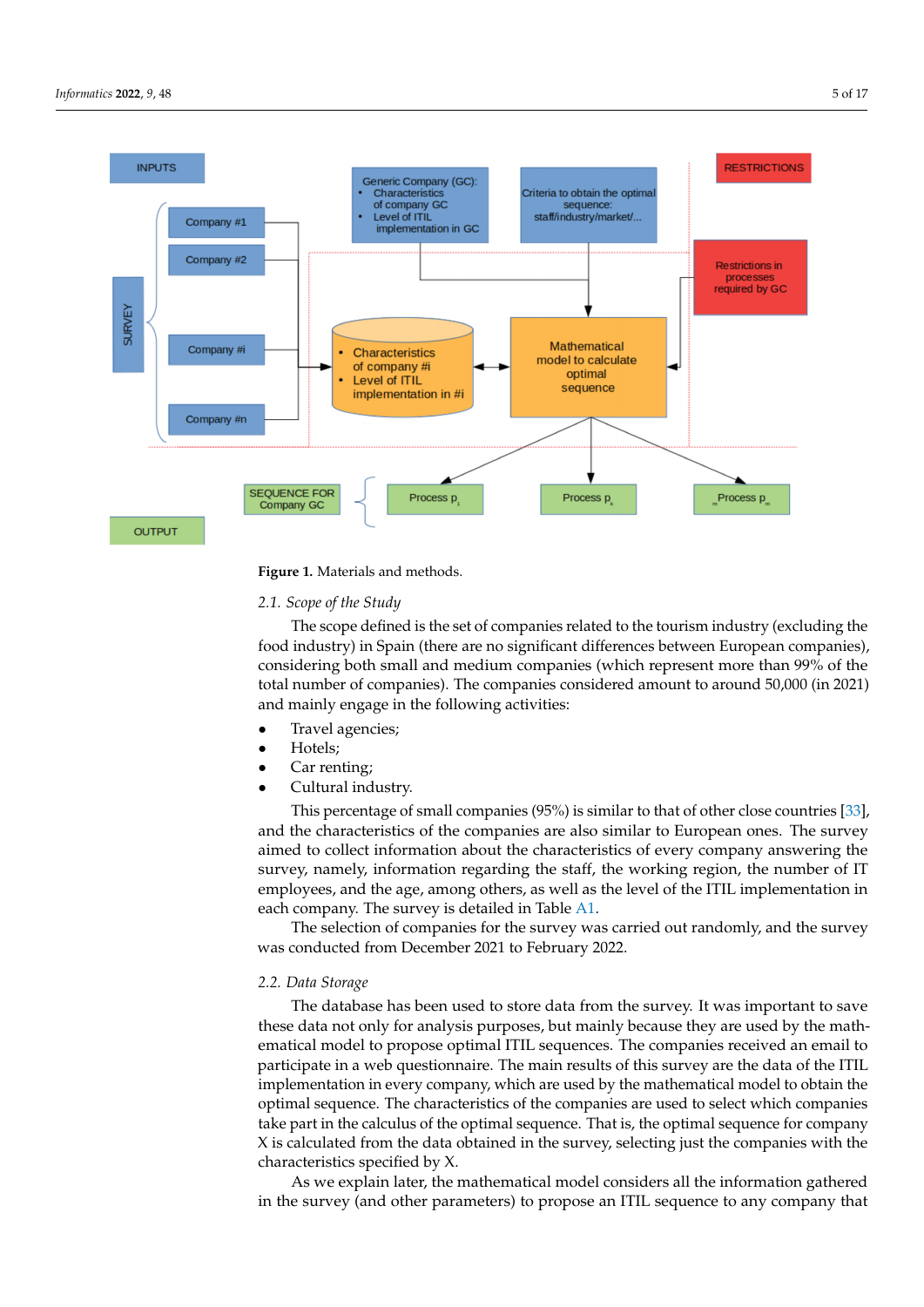seeks to implement the ITIL processes in an optimal way. The database stores information gathered in the survey. This information is:

- I. Characteristics of every company surveyed: staff, IT staff, industry, working region, and age;
- II. The status of implementation of every ITIL process. The possible answers for each ITIL process are:
	- a. No, the process is not implemented, and it is not planned;
	- b. The process is being implemented or it is medium-term planned;
	- c. It is already implemented, or it will be in the short term.

#### *2.3. Technical Aspects about the Survey*

The way we selected the companies for the survey was by random selection (one step). The criteria used to recruit companies for the survey served to maintain the same ratios of the mentioned characteristics in the whole population of companies. Once the characteristics of the companies we sent the questionnaire to were chosen, and once the number of required responses was calculated, the survey was distributed to more companies than needed, but only the first responses received (up to the number required) were accepted.

Table [1](#page-5-0) details the technical aspects of the survey.

<span id="page-5-0"></span>**Table 1.** Technical description of the survey.

| Item                     | Value                  |  |
|--------------------------|------------------------|--|
| Region of interest       | Spain                  |  |
| Distribution             | Email                  |  |
| Population               | Tourism companies      |  |
| Polling                  | Web/Phone/Face to face |  |
| Sent                     | 200                    |  |
| Received                 | 111                    |  |
| Minimum for significance | 96                     |  |
| Confidence level         | 95%                    |  |
| Error                    | <10%                   |  |
| Company selection        | Random                 |  |
| Survey mode              | One step               |  |
| Questionnaire            | See Table A1           |  |
|                          |                        |  |

The minimum responses needed were calculated from Equation (1):

$$
n = \frac{k^2 \cdot p \cdot q \cdot N}{e^2(N-1) + k^2 \cdot p \cdot q'}
$$
\n<sup>(1)</sup>

where *n* is the sample size, that is, the number of responses needed; *N* is the population (total number of companies in the tourism industry in Spain); *p*, *q* are parameters related to the validity of the elements in the sample, both typically equal to 0.5; *k* is a constant that depends on the confidence level selected, e.g., for a confidence level of 90% to 99%, *k* varies from 1.65 to 2.58; and *e* is the sample error.

#### *2.4. Methodology*

As remarked previously, the starting point for this enhanced method to calculate the ITIL sequence is the methodology to obtain the optimal sequence with no restrictions [\[12\]](#page-16-0).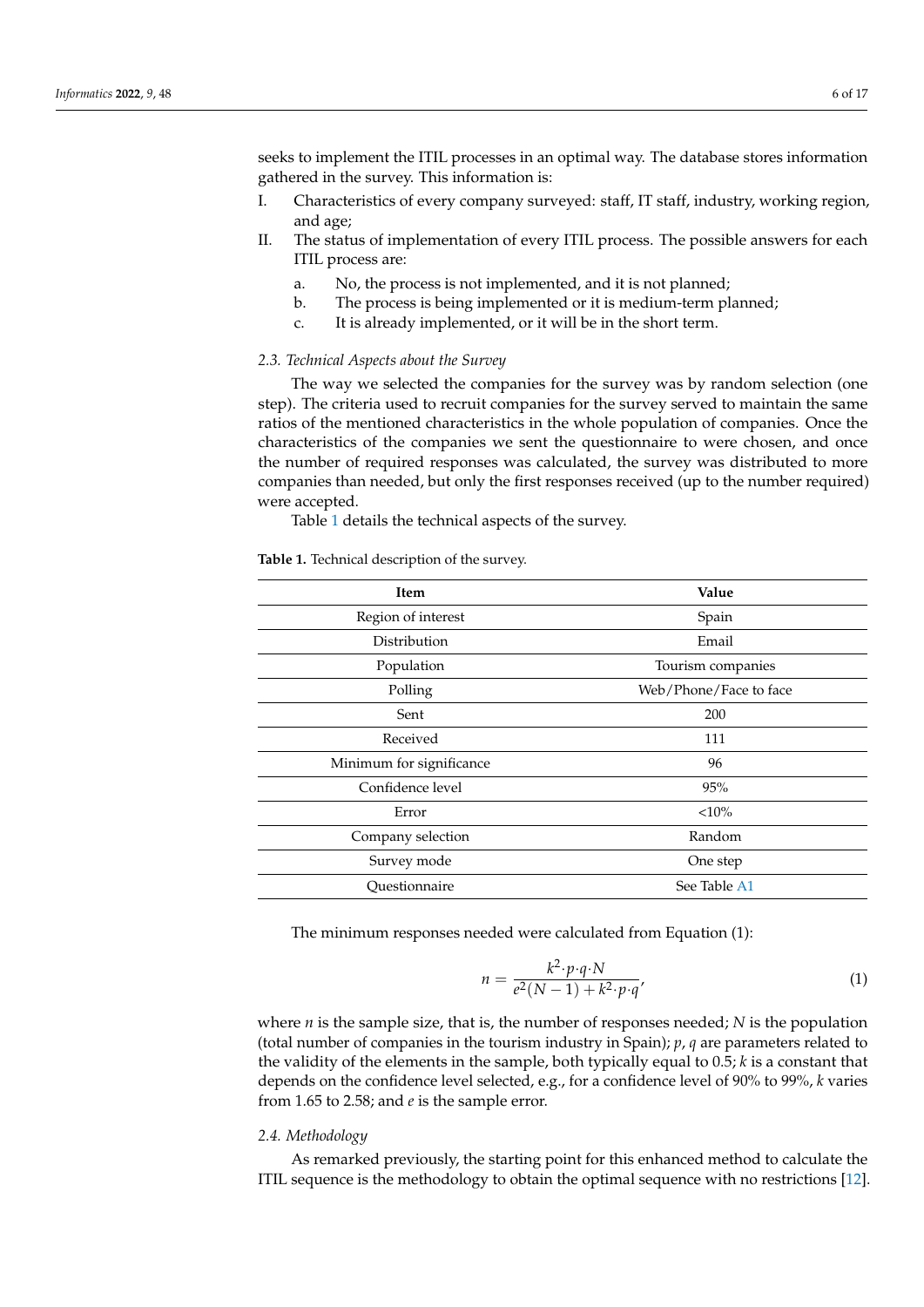It has been observed that the companies usually consider the optimal sequence obtained simply as a reference, but in most cases, they would prefer to restrict the number of ITIL processes to be included in the result. This limitation obliges us to impose new restrictions on the optimization model. So, let us define *NP\** as the parameter to calculate and obtain the optimal restricted sequence. Let *NP\** be:

$$
NP*_i(\varphi) = \frac{\prod_{j=1}^{ch} \alpha_j M_{ijk}^{2 \cdot \gamma_j}}{V_i^2},\tag{2}
$$

fixed to

$$
i \in \Phi_{\text{subITIL}} = \{p_1, p_2, \dots p_i \dots, p_{n\_ITIL}\},\tag{3}
$$

This means that the optimal processes cannot be selected from all the ITIL processes, but only from a subset of the ITIL processes, given by Equation (3). Therefore, the calculus of the *NP* in Equation (2) is not extended to all the ITIL processes (as pointed out in [\[12\]](#page-16-0)), but only to a subset given by Equation (3). This new calculus is denoted by *NP\**. The values of the  $\alpha_i$  and  $\gamma_i$  parameters are useful to select the criteria used to optimize and fix their weights in the optimization formula. The values *M* and *V* are measures of the distance between the current situation of an ITIL process in a company and its complete implementation (for a specific company *ϕNE* and for the companies that satisfy the optimization criteria in the database, respectively). For example, if a specific ITIL process (process *i*) is not implemented in the company  $\varphi$ , then the value of  $V_i$  will be far from zero. On the other hand, if a specific ITIL process (process  $i$ ) is implemented in the company  $\varphi$  (or it will be in the short term), then the value of  $V_i$  will be close to zero. In the same way, if the companies considered for the optimization (that is, those that satisfy the characteristic that *j* equals value *k*) have implemented the process *i*, then the value of *M* will be close to zero (that is, the average value will be close to zero); if the companies considered for the optimization have not implemented the process *i*, then the value of *M* will be far from zero. So, *NP* is a measurement of the level of implementation of a particular process *i* in the companies (selected by their characteristics *j*) versus the level of implementation of that particular process in the company  $\varphi$ . It can be concluded that *NP* is a measurement of the relative position of a company in terms of the level of implementation of a particular ITIL process *i*. That is, a small value of *NP* for a process *i* implies that the company  $\varphi$  is in a worse position than the companies that are taken as a reference for the optimization (chosen by their characteristics *j*). Moreover, a large value of *NP* for a process *i* implies that the company  $\varphi$  is in a better position than the companies that are taken as a reference for the optimization.

Finally, the set of processes *ϕsubITIL* is the set of processes of interest for the company  $φ<sub>NE</sub>$  (the company that seeks to obtain the optimal restricted sequence of ITIL processes).

At this point, it is important to clarify the need to exclude the processes with no interest for  $\varphi_{NE}$ —as those processes will never take part in the optimal solution, there is no need to calculate anything about them. The most remarkable reasons to exclude these processes are the high cost of their implementation, the time needed to implement them, and the absence of a clear need in that particular company to implement them.

So, the sequence of the ITIL processes based on the characteristics chosen by the company with the restrictions fixed by that company is obtained by the iterative calculus given by the expression in Equation (4):

$$
p_{\text{SEL}} = \mathbf{p} \lor \text{NP}_p = \min(\text{NP}_i) \lor i \in \Phi_{\text{subITIL}},\tag{4}
$$

until  $\Phi_{subITIL}$  is empty.

This solution is optimal in the subset of the ITIL processes desired by the company. That is, the initial calculus returned the optimal solution among all the ITIL processes, but this new calculation returns the optimal solution among the selected candidates. This calculation is aligned with the strategies of other authors [\[8,](#page-15-4)[13](#page-16-2)[,34](#page-16-21)[–36\]](#page-16-22), where only a subset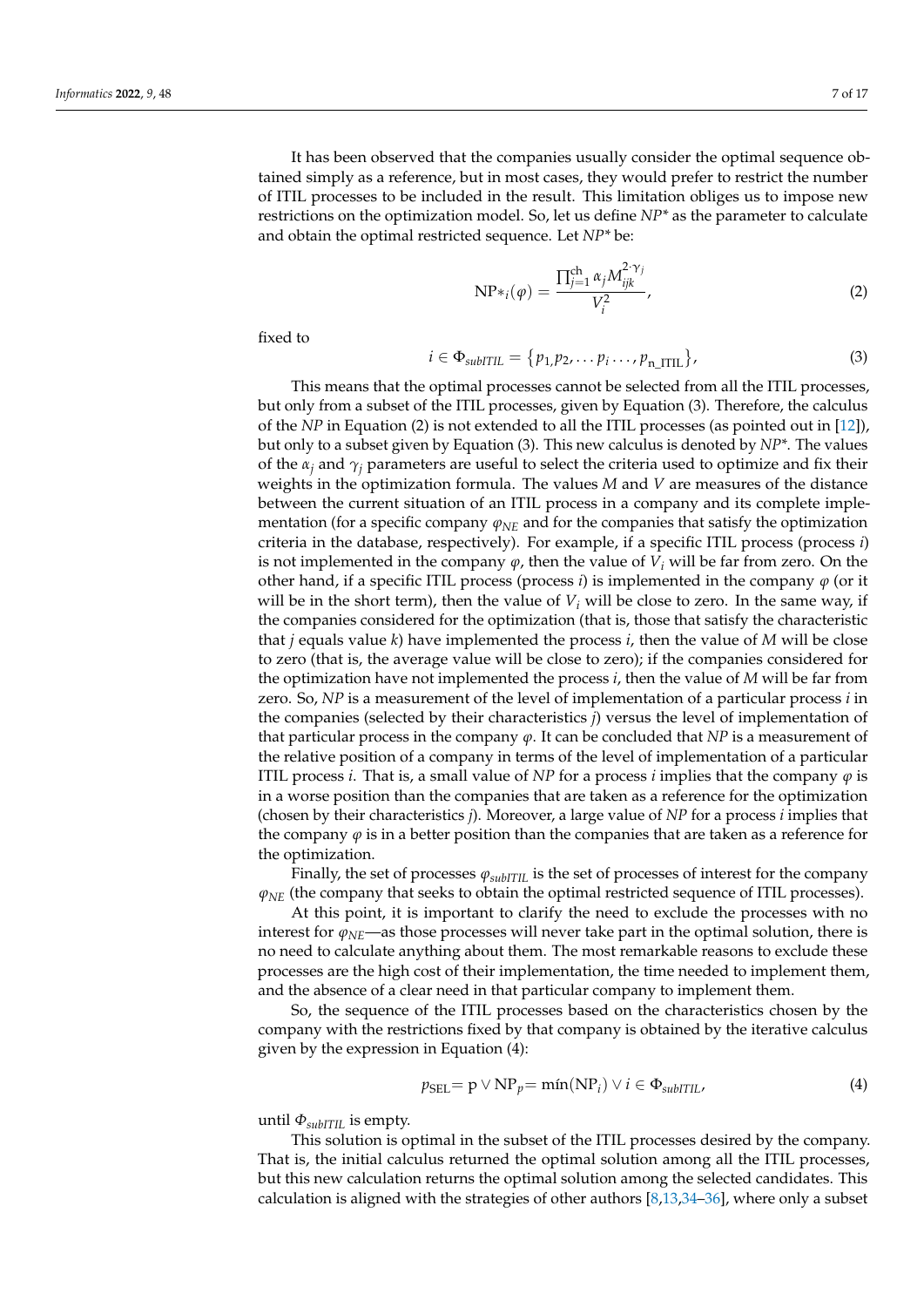of the ITIL processes is considered to define the optimal sequence (see Appendix  $\overline{B}$  $\overline{B}$  $\overline{B}$  for a pseudo code program).

## *2.5. The Methodology to Obtain the Sequence*

In order to apply the optimization formula (Equation (4)), it is necessary to use a methodology based on an iterative algorithm that progressively chooses the optimal process. The steps are as follows.

- 1. The starting point is to provide the database with data. The algorithm needs information about the characteristics of the organizations and companies and data about the level of implementation of every ITIL process in those companies.
- 2. Afterwards, to collect data about company X interested in obtaining an ITIL sequence of processes, both the characteristics of the company and the level of implementation of ITIL processes are required by the mathematically enhanced model.
- 3. Generate the S\_ITIL set of processes. This set of processes must not include the processes already implemented in company X, referenced by the set IMP. So, S\_ITIL = S\_ITIL-IMP.
- 4. Set  $SSEL = \{\}$ . This is an empty set of selected processes.
- 5. Generate the set Ex: set the processes excluded from optimization and recalculate S ITIL =  $S$  ITIL–Ex.
- 6. Set the criteria for optimization by adjusting the  $\alpha_i$  weights and  $\gamma_i$  characteristics. In most cases,  $\alpha_i = 1$ ,  $\gamma_i = 0$  is enough.
- 7. Obtain NP through the optimization formula for each process in S\_ITIL.
- 8. Choose the process pSEL as pointed out and include it in the set SSEL.
- 9. Eliminate pSEL from the set S\_ITIL.
- 10. Repeat from step 7 until S\_ITIL is empty.
- 11. The ordered optimal sequence is contained in SSEL.

A full and detailed development of the algorithm to sequence the processes and optimize the management can be found in Appendix [B.](#page-14-0)

# **3. Results**

*3.1. Application to the Tourism Industry*

The next step in our research was to prove the application of the methodology to a specific case. To this end, a representative company in the tourism industry was selected. The next paragraphs explain how to apply this improved methodology and the differences obtained compared to the previous methodology. The objectives are (a) to show how the methodology can be applied to a real case and (b) to obtain a list of processes ready to be used by small tourism companies, if needed.

The representative company was defined from the data received in the survey. The median values for the characteristics and the level of ITIL implementation were used to set the representative company. These values were the input values to the mathematical model for calculating the optimal sequence.

# 3.1.1. Characteristics of the Sample

We used the sequencing methodology in the tourism industry to obtain the ordered list of the ITIL processes to be implemented in a representative case. This representative company is a small company with less than 50 employees and no more than five people in the IT department [\[31\]](#page-16-18). The small center is located in Spain and exhibits a medium level of ITIL implementation. It is a national company, although it manages international markets for national destinations. The values obtained for each ITIL process can be found in Table [A2.](#page-13-1)

These values (description of the representative company and the level of ITIL implementation) are used as inputs in the model shown in Figure [1.](#page-4-0) We also needed to define the criteria for optimization. Due to the fact that, in the common case, the companies are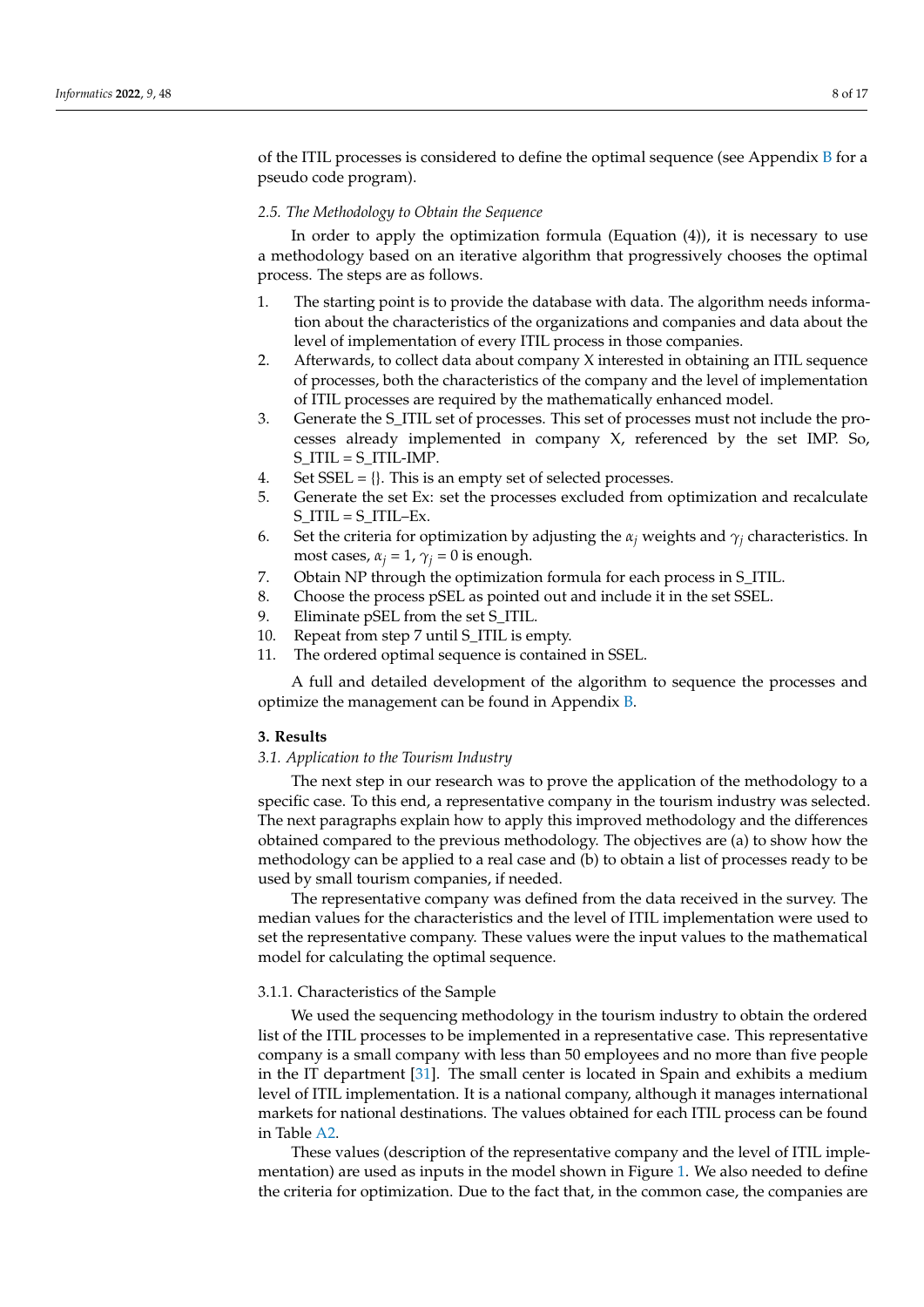interested in obtaining a sequence of ITIL processes to be implemented to draw closer to competitors, let us assume that the criterion which best fits this need for optimization is to take into account the companies in the tourism industry (no matter their size, age, or region). Let us remember that the model yields an optimal sequence considering the size of the company, the IT staff of the company, the age, or a combination of characteristics. Thus, we set 'industry' as the criteria to obtain the optimal sequence.

#### 3.1.2. Calculation of the Optimal Restricted Sequence of the ITIL Processes

The application of the ordering algorithm returns an ordered set of processes to implement in any company in the tourism industry. The software that implements the calculations made, as well as the database, are available in the Supplementary Materials.

The application of the Delphi method with experts, as described in [\[13\]](#page-16-2), advised us to exclude the processes listed in Table [2.](#page-8-0)

| <b>Process</b>                   |  |  |
|----------------------------------|--|--|
| Service strategic management     |  |  |
| Financial management             |  |  |
| Design coordination management   |  |  |
| Change assessment management     |  |  |
| Knowledge management             |  |  |
| Event management                 |  |  |
| Business relationship management |  |  |
| Problem management               |  |  |
|                                  |  |  |

<span id="page-8-0"></span>**Table 2.** Restrictions: list of processes to exclude from the optimization.

\* Excluded because a high number of companies did not answer this question in the survey, so the data obtained were not representative enough. \*\* Process ID according to Table [A1.](#page-13-0)

The first ten processes are included in Table [3](#page-8-1) (the complete sequence can be found in Table [A3\)](#page-13-2).

<span id="page-8-1"></span>**Table 3.** Proposal of ordered list of ITIL processes for a representative tourism company.

| <b>List Order</b> | Process ID <sup>*</sup> | <b>Process</b>                    |
|-------------------|-------------------------|-----------------------------------|
|                   | 22                      | Incidence management              |
| 2                 | 26                      | Continuous improvement management |
| 3                 | 17                      | Validation and testing management |
| 4                 | 25                      | Requirement management            |
| 5                 | 14                      | Transition scheduling management  |
| 6                 | 12                      | Provider management               |
| 7                 | 16                      | Version and deploy management     |
| 8                 | 11                      | Security management               |
| 9                 | 13                      | Capacity management               |
| 10                | 23                      | Access management                 |

\* Process ID according to Table [A1.](#page-13-0)

## **4. Discussion**

#### *4.1. Analysis of the Sequence Obtained*

This set of processes represents the ordered list of the ITIL processes that will most enhance the relative position of a company compared to competitors once the processes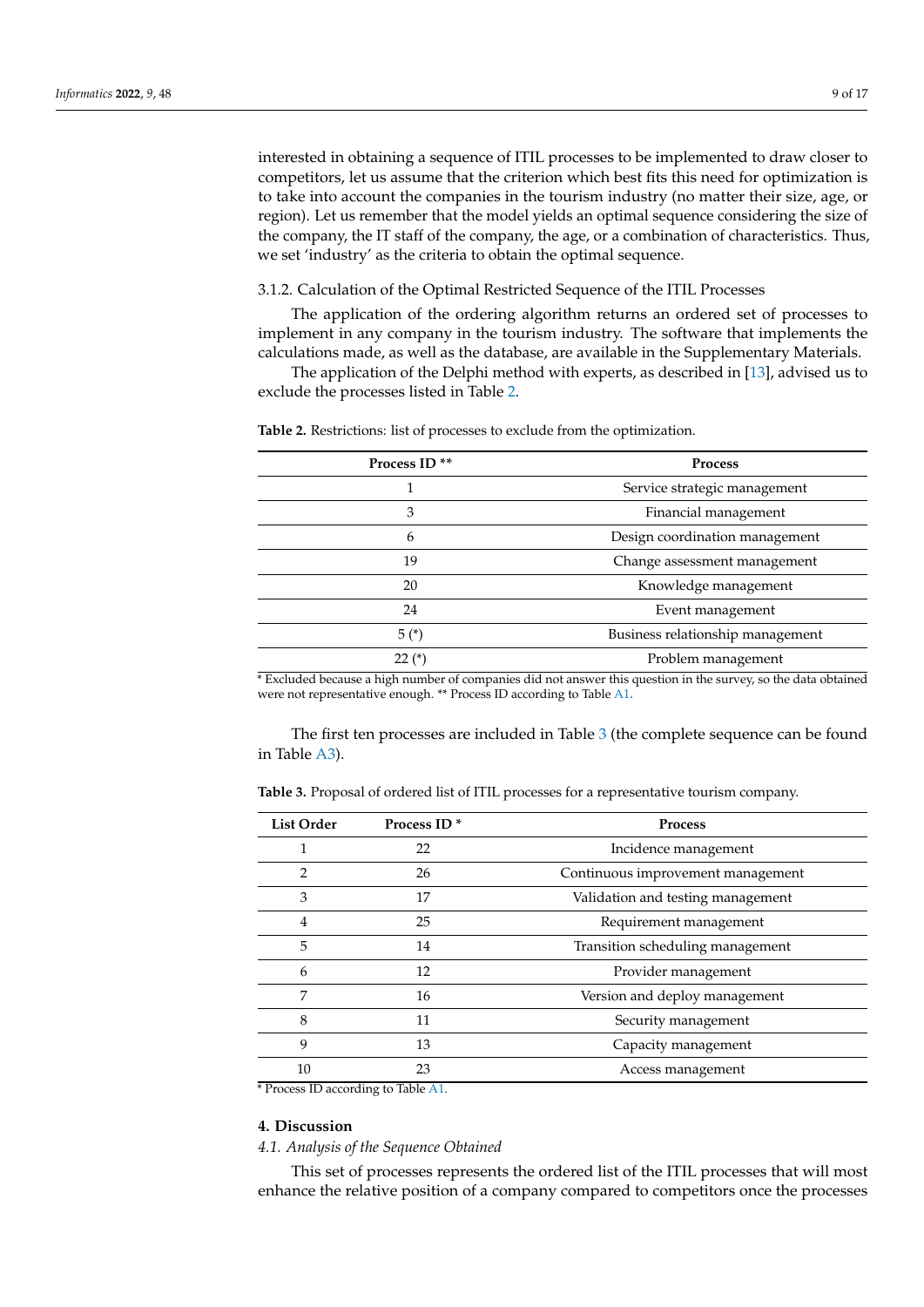have been implemented. That is, this is the proposal of the processes to be implemented in a company that want to position themselves closest to competitors.

If we look at the list of processes obtained, the first one is 'Incidence management'. This result agrees with the results obtained by other researchers [\[2\]](#page-15-1). The reason for this is that the optimal sequence was obtained by comparing all companies in the tourism industry, which, in general, are more advanced in terms of ITIL implementation. This is something common to all industries: the leaders (usually big companies) have a process-based management and are taken as references for smaller companies. The second one is 'Continuous improvement management'; this process is not usually proposed by any author [\[4](#page-15-8)[–8\]](#page-15-4). Nevertheless, the data gathered in the survey reveal that this process is implemented in many companies. So, even if authors do not propose it, the results obtained with the application of this methodology show us that a company that is implementing ITIL needs to have a continuous improvement process. The processes proposed by different authors [\[4](#page-15-8)[–8\]](#page-15-4) are much more focused on operating the IT departments than on the strategic processes or the improvement processes. The next three processes consider the requirements, the testing, and the transition into production of IT services, which is logical because IT departments are specially focused on having requirements for new services, implementing them, and moving them into production environments.

Following these processes, the next ones are proposed, including 'Provider management', based on the fact that e-commerce is forcing online interaction with providers, which obliges better management of them. After this, 'Security management' is proposed, also based on the increasing online activity of tourism companies. The final processes in this optimal sequence are 'Capacity management' and 'Access management' (the complete list obtained with the methodology can be found in Table [A3\)](#page-13-2).

## *4.2. Comparison to Other Methodologies*

## 4.2.1. Comparison to Methodology with No Restrictions

In order to highlight the improvements when using the methodology proposed in this paper, let us compare the results with those obtained in [\[12\]](#page-16-0). The comparison is shown in Table [4.](#page-9-0)

| <b>List Order</b> | Process ID <sup>*</sup> | <b>Process</b>                    |
|-------------------|-------------------------|-----------------------------------|
|                   | 22                      | Incidence management              |
| 2                 | 26                      | Continuous improvement management |
| 3                 | 17                      | Validation and testing management |
| 4                 | 25                      | Requirement management            |
| 5                 | 14                      | Transition scheduling management  |
| 6                 | 24                      | Event management                  |
| 7                 | 12                      | Provider management               |
| 8                 | 16                      | Versions and deploy management    |
| 9                 | 19                      | Change assessment                 |
| 10                | 20                      | Knowledge management              |

<span id="page-9-0"></span>**Table 4.** Proposal of ordered list of ITIL processes applying the improved methodology.

\* Process ID according to Table [A1.](#page-13-0)

When comparing Tables [3](#page-8-1) and [4,](#page-9-0) it is observed that the first five processes proposed are identical. The sixth to tenth processes are different due to the new restrictions imposed in the solution, addressed in Table [2.](#page-8-0) Only the first 10 processes have been listed to be aligned with the number of processes proposed by other authors [\[3–](#page-15-2)[9\]](#page-15-6). Moreover, the processes in Table [2](#page-8-0) are more oriented to operative issues than old ones, which are more focused on strategical and conceptual issues. This difference is based on the fact that the restrictions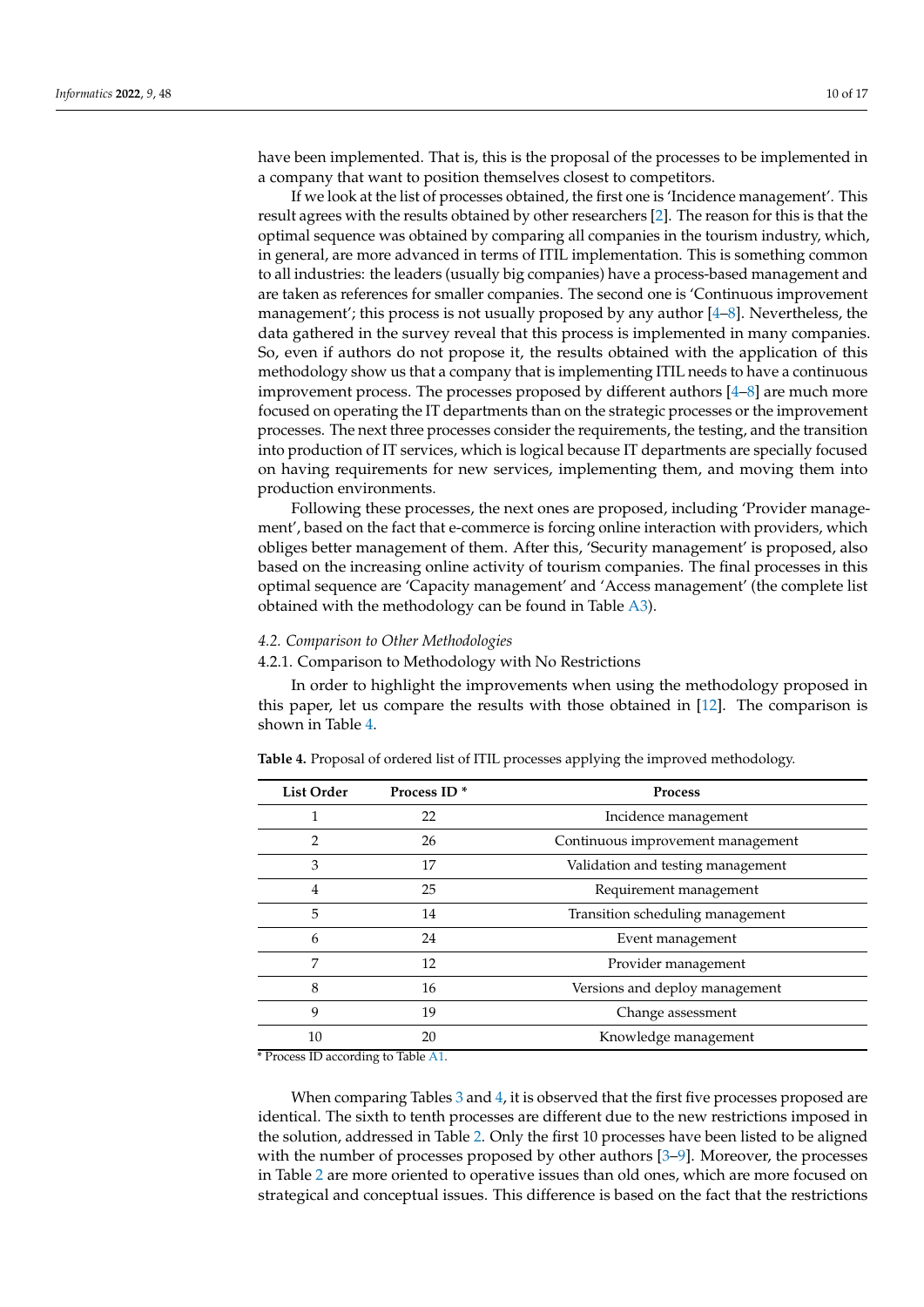imposed avoid the selection of non-operative processes; that is, the companies initially prefer to choose the operative processes instead of strategical or conceptual processes.

#### 4.2.2. Comparison to Other Authors Proposals

The new optimal sequence that has been obtained must be compared to the results and sequences proposed by other authors. This comparison will show if the optimal sequence is close to these or, on the other hand, is different. That is, we are interested in knowing if the sequence given in Table [2](#page-8-0) is independent from the well-known sequences given by authors [\[8](#page-15-4)[,13](#page-16-2)[,35–](#page-16-23)[38\]](#page-16-24).

The procedure to evaluate that the two series of data, i.e., two sequences, are not correlated is based on the Spearman test and the Kendal test [\[39\]](#page-16-25). The Spearman test considers the following hypotheses:

## **H0**. *Series are not dependent.*

## **H1**. *Series are correlated.*

by evaluating the parameter:

$$
\rho = 1 - \frac{6\sum (d_i - d_j)^2}{n(n^2 - 1)}\tag{5}
$$

where  $(d_i - d_j)$  represents the difference of positions in the sequences for the same process. The Kendal test considers the same hypothesis by evaluating another parameter:

$$
\tau = \frac{n_c - n_d}{n(n-1)/2} \tag{6}
$$

where  $n_c$  and  $n_d$  represent the concordant and discordant pairs, respectively.

It is usually considered that two sequences are not dependent when the null hypothesis H0 is validated by both tests. If the null hypothesis is just validated by one test, then the refutation of H0 is not definitive; in case both tests reject H0, then we conclude that the series are correlated (i.e., the sequences are not statistically different).

This comparison is shown in Table [5.](#page-10-0)

<span id="page-10-0"></span>**Table 5.** Comparison to other authors' sequences (confidence level  $\alpha = 95\%$ ).

| Sequence | <b>Spearman Contrast</b><br>ρ<br>(Interval of Acceptance H0) | <b>Kendal Contrast</b><br>τ<br>(Interval of Acceptance H0) | Result                         |
|----------|--------------------------------------------------------------|------------------------------------------------------------|--------------------------------|
| $[13]$   | $-0.024$<br>0.51<br>$(-0.472; 0.472)$<br>$(-0.346; 0.346)$   |                                                            | Independency cannot be assured |
| $[35]$   | 0.517<br>0.444<br>$(-0.700; 0.700)$<br>$(-0.556; 0.556)$     |                                                            | No dependency                  |
| [8]      | $-0.418$<br>$(0.503; -0.503)$                                | $-0.100$<br>$(0.383; -0.383)$                              | No dependency                  |
| [36]     | $-0.110$<br>$(-0.472; 0.472)$                                | $-0.046$<br>$(-0.346; 0.346)$                              | No dependency                  |
| $[37]$   | $-0.500$<br>$(-1.000; 1.000)$                                | $\Omega$<br>$(-1.000; 1.000)$                              | No dependency                  |
| $[38]$   | 0.143<br>$(-0.738; 0.738)$                                   | $-0.071$<br>$(-0.643; 0.643)$                              | No dependency                  |

Table [5](#page-10-0) shows the comparison with the results of other authors. It is possible to deduce that the optimal sequence proposed in this article is different from the main authors' sequences, except in the case of [\[13\]](#page-16-2), where the independence is not statistically significant.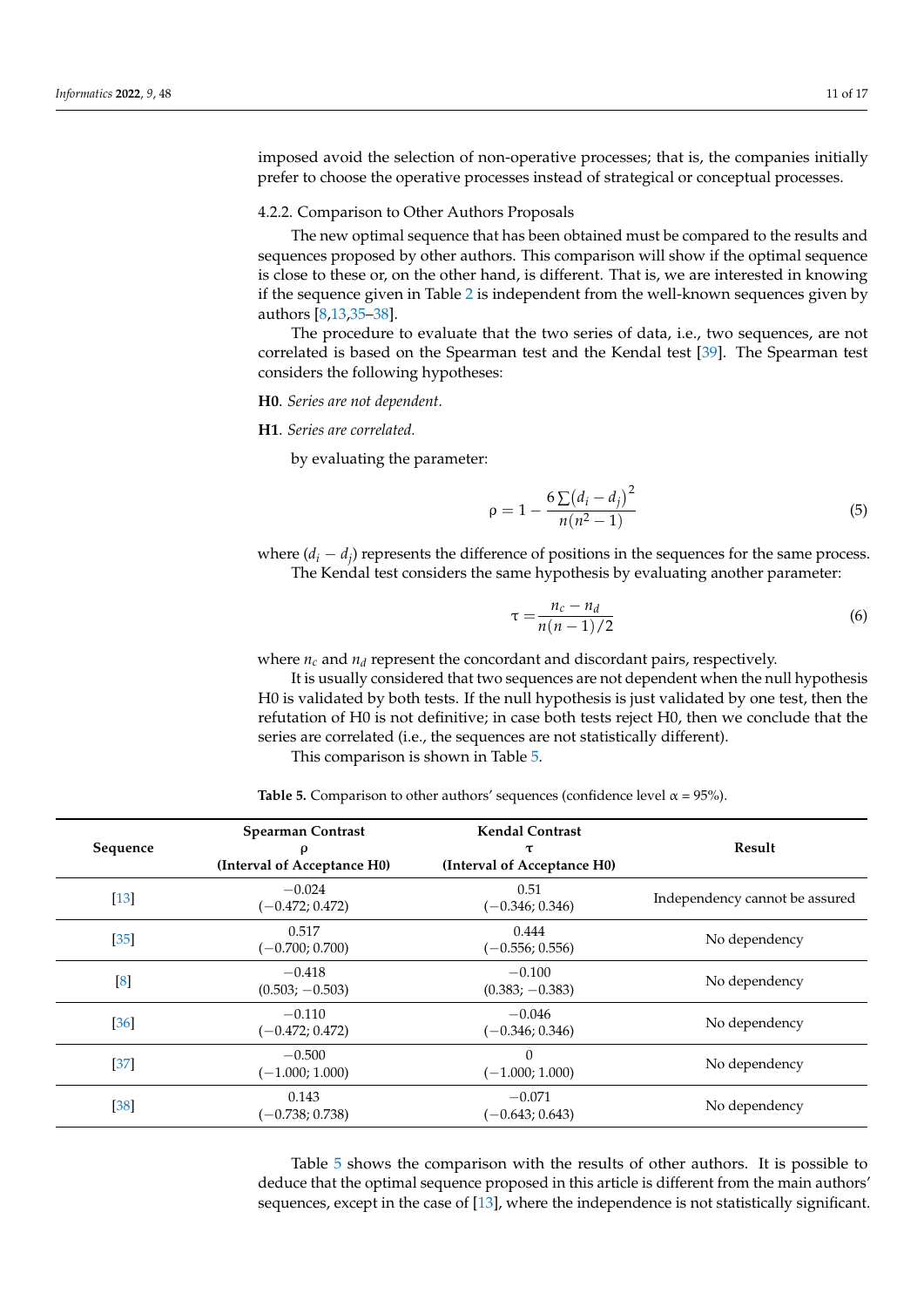The main conclusion obtained is that the sequence proposed with the optimized methodology (with restrictions) improves the previous one by removing some processes (not desired by the company) and offering a specific sequence statistically different from the published ones. We must remember that the sequence obtained is based on data gathered though a survey and on the optimization criteria defined by the company.

## 4.2.3. Extensive Use of the Improved Methodology

Our improved methodology is based on a general method to optimize ITIL sequences. The initial mathematical basis is not defined for a specific industry—what makes it useful for a specific industry is the content of the database, i.e., it is necessary to have data from tourism companies to apply the methodology to that specific industry. In fact, the original methodology [\[12\]](#page-16-0) was applied to a leisure company, and the improved methodology presented in this article was also applied to a representative tourism company that will successfully finish the implementation of the first processes soon. The importance of the contribution is that companies have a clear sequence to implement ITIL that satisfies their objectives. The application to any other company is achieved by entering its characteristics and obtaining an adapted ITIL sequence. Therefore, it can be concluded that the limitation to the application of the presented methodology is just the content of the database and not the mathematical model, and this issue can be easily solved with more surveys.

## **5. Conclusions**

An improved methodology to manage business processes and to obtain the sequence of ITIL processes is proposed and applied to a case in the tourism industry. The methodology returns the optimal sequence of the ITIL processes that a company should implement to satisfy the requirements established. These requirements are fixed by the company depending on its interests (draw closer to competitors, be similar to other small companies, etc.). These requirements and the data in the database (information gathered through a survey) are used in the optimization formula to obtain the best sequence of ITIL processes. The main contribution is the possibility to exclude some processes from the optimization calculus, so the final sequence considers not only criteria for optimization, but also a set of non-eligible processes. Thus, the sequence obtained is the one that best fits the needs of the company.

In comparison with the other alternatives analyzed in the article, this proposal has the advantage of being fully adaptive to the company that wants to implement ITIL. The company can obtain a specific sequence of ITIL processes for its purposes. On the other hand, the other approaches found in the literature review propose a non-adaptive sequence (i.e., a unique sequence independent of the characteristics of the company) or a minimal subset of ITIL processes—it has not been possible to identify an adaptive full sequence of ITIL processes.

Moreover, this method is based on a mathematical model that optimizes the sequence to fulfill the requirements of the company. This is not the case of the other methodologies and algorithms analyzed in the state of the art review. Those alternatives are either based on empirical observations or on the opinion of experts, but no mathematical model supports the proposals.

Another advantage is the public availability of this methodology, as it is published in a public repository, ready to be used by any company that wants to implement ITIL. Even a sequence proposal is presented in this paper for a representative company in the tourism industry, which can be used by any company in the tourism industry.

The improved methodology to sequence the ITIL processes presented in this paper overcomes the situation where a company is not interested in a particular process due to its implementation cost, implementation time, or any other reason. As explained in the Methodology section, it has been possible to improve the initial methodology by focusing only on the ITIL processes that make sense for the company. This method helps make the methodology more efficient as well as avoid non-desired processes in the sequence.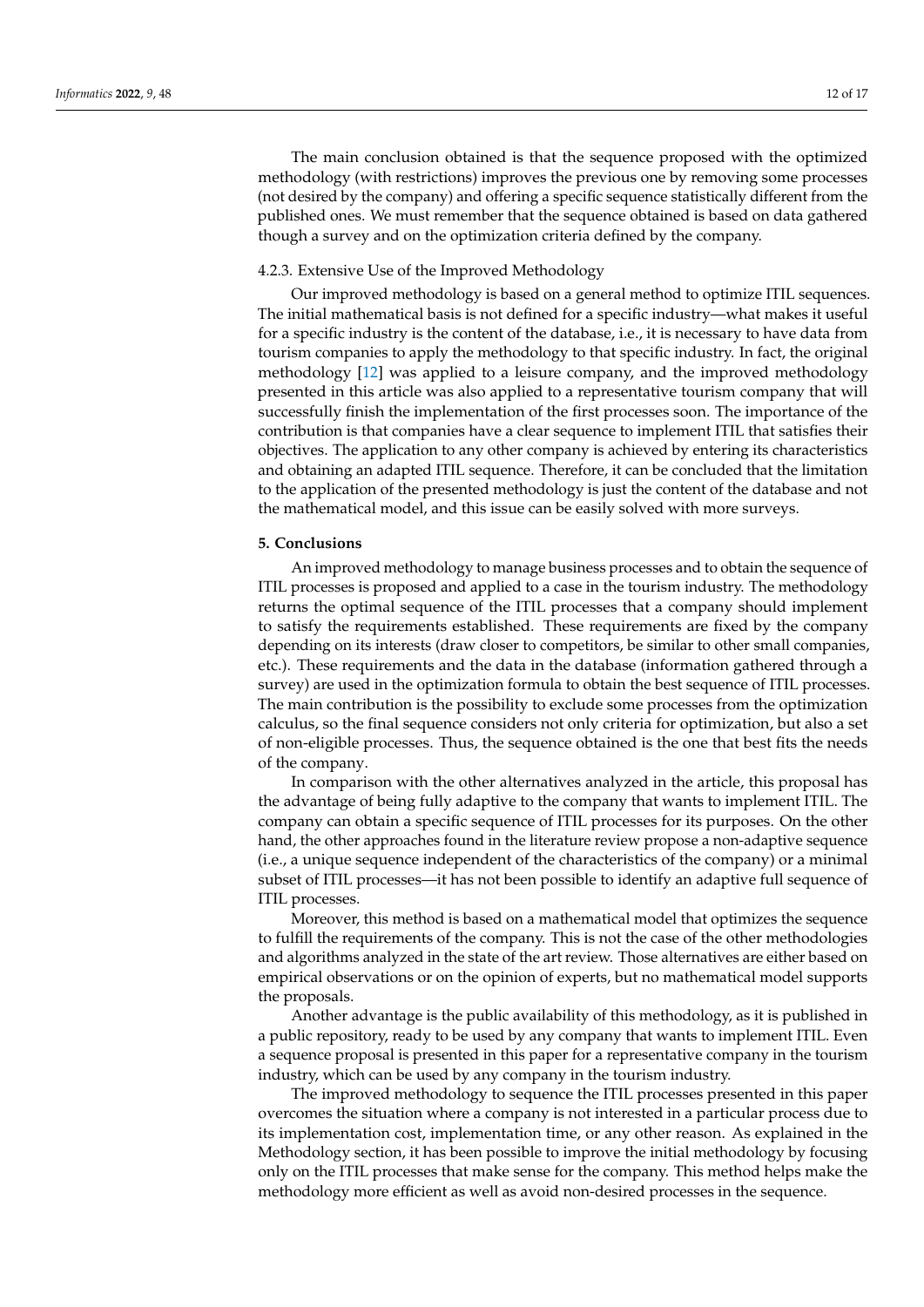As pointed out before, the methodology is used to define the best sequence for a representative standard tourism industry company, but research works are open. Future works will allow us to include some more improvements in terms of cost, time, and other parameters to obtain (even) more precise sequences. For example, some improvements can be made to enhance the optimization function. As it considers the differences between the current level of ITIL implementation of a company and the desired situation, the function could consider the cost, the time, or the handicaps associated with the implementation of each process. That is, a mathematical model could be imagined that considers the difficulty to implement, for example, the access management process because the company is geographically distributed and there is no unified access system. The consideration of these topics could improve the results of the methodology and help the companies that use it even more.

Another way to improve the methodology consists of including more companies and characteristics of companies, which will clearly improve the quality of the proposed sequences. The refinement of the optimization function with new characteristics will help yield better results.

**Supplementary Materials:** The following supporting information can be downloaded at [https:](https://doi.org/10.5281/zenodo.6470763) [//doi.org/10.5281/zenodo.6470763:](https://doi.org/10.5281/zenodo.6470763) 1. Web app to generate the ITIL sequence; 2. Data gathered from the survey to be used in the algorithm.

**Author Contributions:** Conceptualization, J.L.R.S.; methodology, J.L.R.S., O.M.M. and M.R.G.R.; software, J.L.R.S.; validation, O.M.M. and M.R.G.R.; formal analysis, J.L.R.S., O.M.M. and M.R.G.R.; investigation, O.M.M. and M.R.G.R.; resources, O.M.M. and M.R.G.R.; data curation, O.M.M. and M.R.G.R.; writing—original draft preparation, J.L.R.S.; and writing—review and editing, J.L.R.S., O.M.M. and M.R.G.R. All authors have read and agreed to the published version of the manuscript.

**Funding:** This research received no external funding.

**Institutional Review Board Statement:** Not applicable.

**Informed Consent Statement:** Not applicable.

**Data Availability Statement:** Data supporting the reported results can be found in the Supplementary Materials.

**Conflicts of Interest:** The authors declare no conflict of interest.

#### **Appendix A**

**Table A1.** Questionnaire used in the survey about ITIL processes.

| Process Id | <b>Process Description</b>          | Ouestion                                                                                     |
|------------|-------------------------------------|----------------------------------------------------------------------------------------------|
|            | Strategic management of IT services | Give a value (1-3) for the strategic management of IT services in your company               |
| 2          | Portfolio management of IT services | Give a value (1-3) for the portfolio management of IT services in your company               |
| 3          | Financial management                | Give a value (1-3) for the financial management of IT services in your company               |
| 4          | Demand management                   | Give a value $(1-3)$ for the demand management of $\Pi$ services in your company             |
| 5          | Business relationship management    | Give a value $(1-3)$ for the business relationship management of IT services in your company |
| 6          | Design coordination                 | Give a value (1-3) for the design coordination of IT services in your company                |
| 7          | Service catalog management          | Give a value (1-3) for the service catalog management of IT services in your company         |
| 8          | Availability management             | Give a value (1-3) for the availability management of IT services in your company            |
| 9          | Service level management            | Give a value (1-3) for the service level management of IT services in your company           |
| 10         | Continuity management               | Give a value $(1-3)$ for the continuity management of IT services in your company            |
| 11         | Security management                 | Give a value (1-3) for the security management of IT services in your company                |
| 12         | Provider management                 | Give a value $(1-3)$ for the provider management of $IT$ services in your company            |
| 13         | Capacity management                 | Give a value (1-3) for the capacity management of IT services in your company                |
| 14         | Transition scheduling               | Give a value (1-3) for the transition scheduling management of IT services in your company   |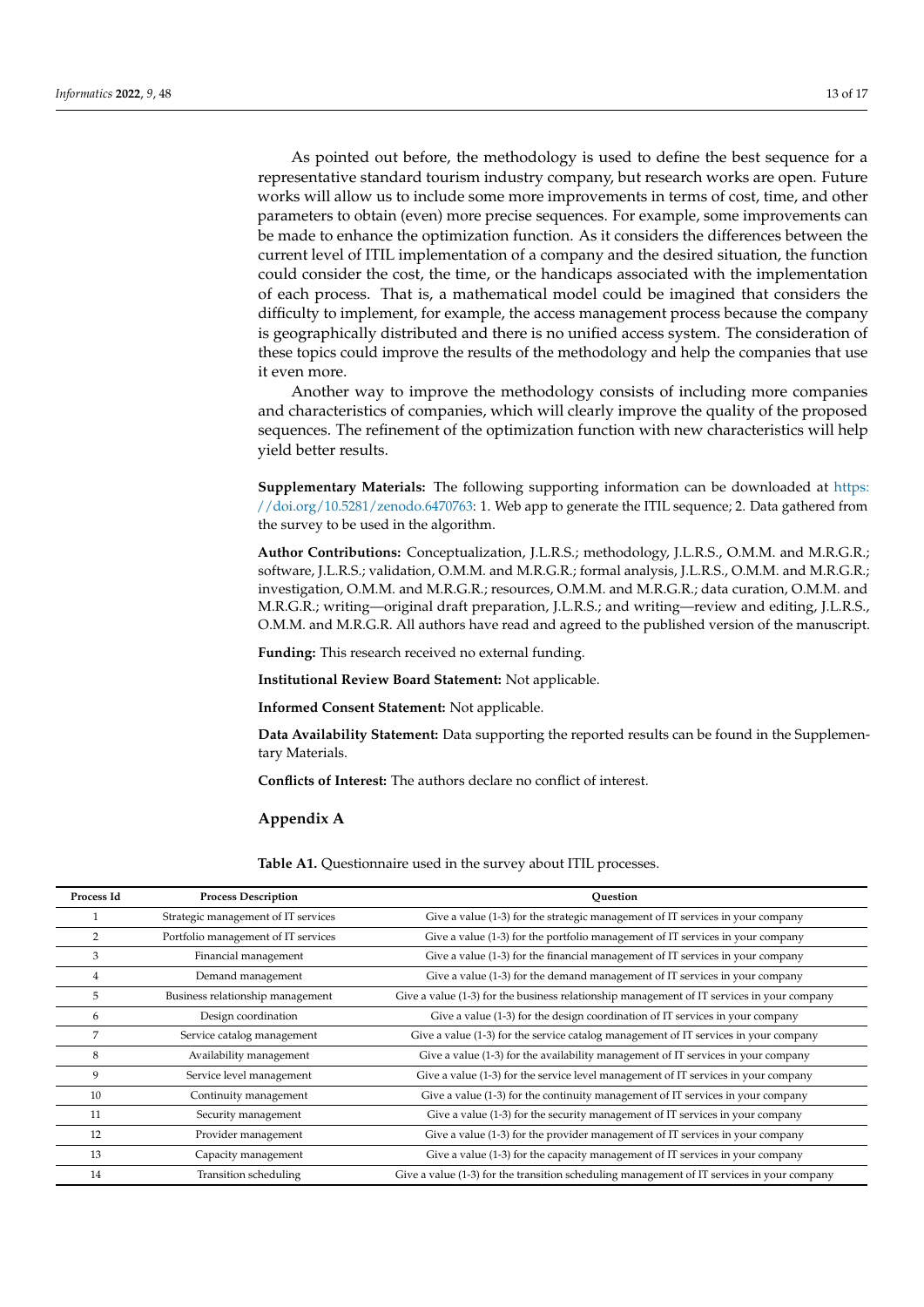| Process Id | <b>Process Description</b>         | Ouestion                                                                                      |
|------------|------------------------------------|-----------------------------------------------------------------------------------------------|
| 15         | Change management                  | Give a value (1-3) for the change management of IT services in your company                   |
| 16         | Deploy and version management      | Give a value (1-3) for the deploy and version management of IT services in your company       |
| 17         | Validation and test management     | Give a value (1-3) for the validation and test management of IT services in your company      |
| 18         | Asset and configuration management | Give a value (1-3) for the asset and configuration management of IT services in your company  |
| 19         | Change assessment                  | Give a value (1-3) for the change assessment of IT services in your company                   |
| 20         | Knowledge management               | Give a value (1-3) for the knowledge management of IT services in your company                |
| 21         | Problem management                 | Give a value (1-3) for the problem management of IT services in your company                  |
| 22         | Incident management                | Give a value (1-3) for the incident management of IT services in your company                 |
| 23         | Access management                  | Give a value (1-3) for the access management of IT services in your company                   |
| 24         | Event management                   | Give a value (1-3) for the event management of IT services in your company                    |
| 25         | Requests management                | Give a value (1-3) for the requests management of IT services in your company                 |
| 26         | Continuous improvement             | Give a value $(1-3)$ for the continuous improvement management of IT services in your company |

<span id="page-13-0"></span>**Table A1.** *Cont.*

<span id="page-13-1"></span>**Table A2.** Values used for ITIL processes in a representative company.

| <b>ITIL Process</b> | Average;<br>[Value] | <b>ITIL Process</b> | Average;<br>[Value] | <b>ITIL Process</b> | Average;<br>[Value] | <b>ITIL Process</b>      | Average;<br>[Value] |
|---------------------|---------------------|---------------------|---------------------|---------------------|---------------------|--------------------------|---------------------|
|                     | 2.02; [2]           | 8                   | 2.17; [2]           | 15                  | $2.16;$ [2]         | 22                       | 1; [1]              |
| 2                   | 2.15; [2]           | 9                   | 2.20; [2]           | 16                  | 2.24; [2]           | 23                       | 2.23; [2]           |
| 3                   | 2.20; [2]           | 10                  | 2.20; [2]           | 17                  | 2.28; [2]           | 24                       | 2.25; [2]           |
| $\overline{4}$      | 2.18; [2]           | 11                  | 2.23; [2]           | 18                  | 2.22; [2]           | 25                       | 2.27; [2]           |
| 5                   | 1; [1]              | 12                  | 2.24; [2]           | 19                  | 2.24; [2]           | 26                       | 2.33; [2]           |
| 6                   | 2.09; [2]           | 13                  | 2.23; [2]           | 20                  | 2.24; [2]           |                          |                     |
| 7                   | 2.13; [2]           | 14                  | 2.26; [2]           | 21                  | 2.33; [2]           | $\overline{\phantom{0}}$ |                     |

<span id="page-13-2"></span>**Table A3.** Proposal of ordered list of ITIL processes for a representative tourism company.

| <b>List Order</b> | Process                            |  |  |
|-------------------|------------------------------------|--|--|
| 1                 | Incidence management               |  |  |
| 2                 | Continuous improvement management  |  |  |
| 3                 | Validation and testing management  |  |  |
| 4                 | Requirement management             |  |  |
| 5                 | Transition scheduling management   |  |  |
| 6                 | Provider management                |  |  |
| 7                 | Version and deploy management      |  |  |
| 8                 | Security management                |  |  |
| 9                 | Capacity management                |  |  |
| 10                | Access management                  |  |  |
| 11                | Asset and configuration management |  |  |
| 12                | Service level management           |  |  |
| 13                | Continuity management              |  |  |
| 14                | Demand management                  |  |  |
| 15                | Availability management            |  |  |
| 16                | Change management                  |  |  |
| 17                | Service portfolio management       |  |  |
| 18                | Service catalog management         |  |  |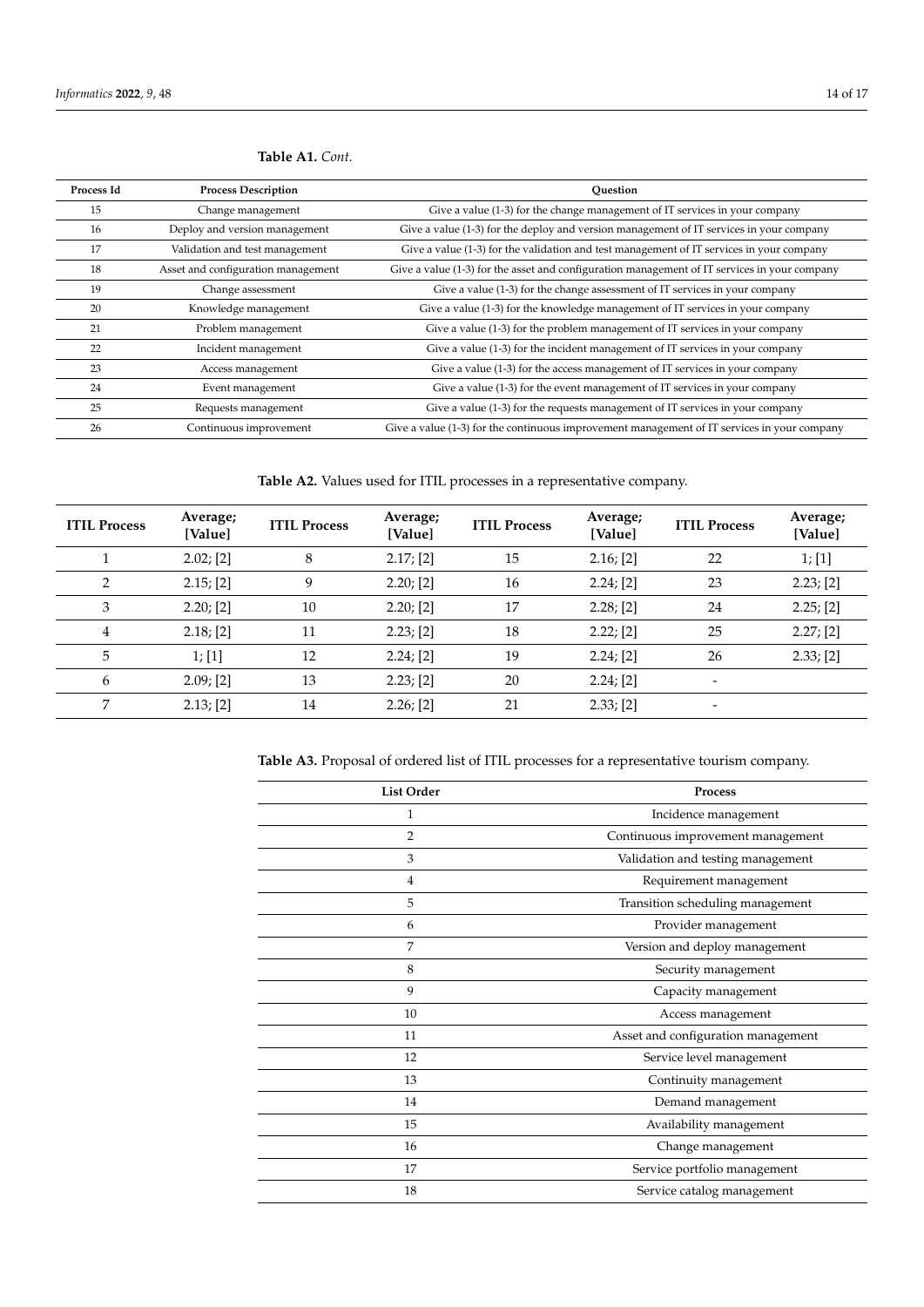# <span id="page-14-0"></span>**Appendix B**

procedure sequence\_ITIL ()

```
{
  #Require data, level of ITIL implementation, restrictions and
  #objectives from the #company X. Evaluate distance to maximum
  #implementation
  #
  #At the beginning, the characteristics of company X are required
  for each characteristic
    input (ch[j]) #for company X
  #For company X, the implementation for a process is required
  for each ITIL_process p_i
    {
    require (dist[p_i]); #for company X
    V[p_i] = MAX_VALUE_IMPLEMENTATION–dist[p_i];
    }
  #Create initial vector of candidate processes
  Scandidates = {}
  #Create vector of processes excluded
for each ITIL_process p_i
    input (ex[j]) #for company X
  for each ITIL_process p_i
    {
    #exclude already fully implemented
    if (dist[p_i] <> MAX_VALUE_IMPLEMENTATION ) &&
      (NOT ex[p_i])Scandidates = Scandidates U {process p_i}
    }
  #Create the set SSEL={}. This is an empty set of
  processes.
  SSEL = \{\}#Create vectors t and T from the data in database
  for each ITIL_process p_i in Scandidates
  {
    for each characteristic ch[j]
    {
      for each possible value of ch[j]
         {
         evaluate t[i][j][k]; #optimization expression
         T[i][j][k]= MAX_VALUE_IMPLEMENTATION-t[i][j][k];
         }
    }
  }
  #Initialize the criteria for optimization:
  #gj = 0 for the characteristics will not be present in optimization
  #1>=aj>0 to weight the characteristics will be in optimization
  for each characteristic ch[j]
  {
```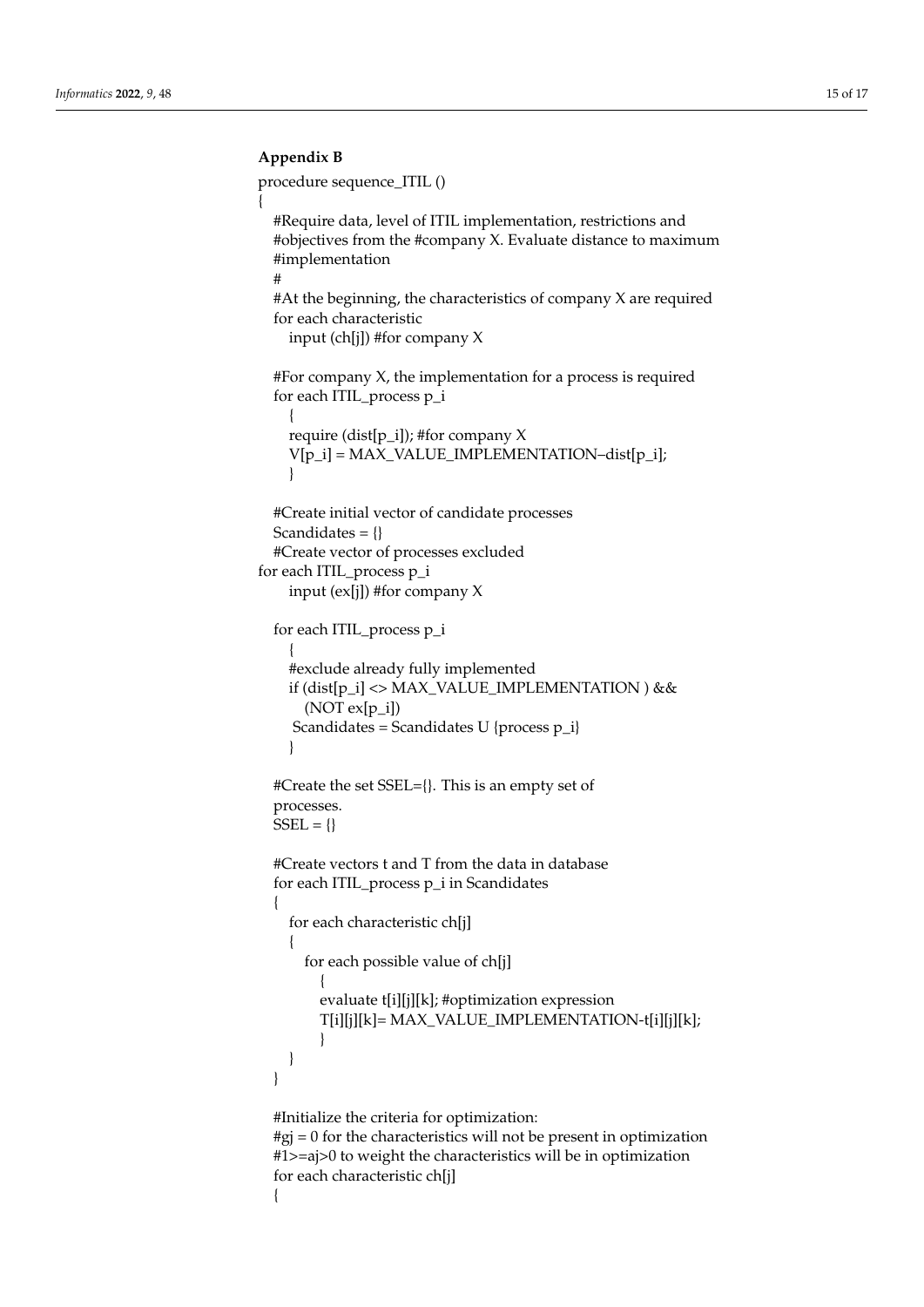```
input (int g[j]); # g[j] =0 or g[j]=1
    input (float a[j]); # 1 > = a[j] > 0
  }
  while SSEL \ll \{\}{
    #Calculate NP for every process in Scandidates and choose the
    #min value
    #
    #At beginning, NP_min is the process number 1
    NP_min = NP[Scandidates [1]];
    pSEL = 1; #Process with NP_min
    for i = 2 until {number of processes in Scandidates}
       {
      evaluate NP[Scandidates [i]]; #apply expression for optimization
      if NP[Scandidates [i]] < NP_min
         NP_min = NP[Φcandidates [i]] #new minimum value
         pSEL = i; # New process with new NP_min value
      }
    #Select the process pSEL and include it in the set SSEL.
    SSEL = SSEL U {Scandidates [pSEL]} #include in SSEL list
    Scandidates = Scandidates - {Scandidates [pSEL]}#delete in
Scandidates
  }
  #The optimal sequence is contained in SSEL.
  print SSEL
}
```
# **References**

- <span id="page-15-0"></span>1. Gervalla, M.; Preniqi, N.; Kopacek, P. IT infrastructure library (ITIL) framework approach to IT governance. *IFAC PapersOnLine* **2018**, *51*, 181–185. [\[CrossRef\]](http://doi.org/10.1016/j.ifacol.2018.11.283)
- <span id="page-15-1"></span>2. Polard, C.; Cater-Steel, A. Justifications, Strategies, and Critical Success Factors in Successful ITIL Implementations in U.S. and Australian Companies: An Exploratory Study. *Inf. Syst. Manag.* **2009**, *26*, 164–175. [\[CrossRef\]](http://doi.org/10.1080/10580530902797540)
- <span id="page-15-2"></span>3. Cater-Steel, A.; Tan, W.G. Implementation of IT infrastructure library (ITIL) in Australia: Progress and success factors. In Proceedings of the 2005 IT Governance International Conference, Auckland, New Zealand, 14–16 November 2005.
- <span id="page-15-8"></span>4. Tan, W.-G.; Cater-Steel, A.; Toleman, M.; Seaniger, R. Implementing centralized IT service management: Drawing lessons from the public sector. *IFAC PapersOnLine* **2007**, *51*, 181–185.
- 5. Tawar, T. Applying ITIL Based Software Inside University's ICT Centre toward Continual Service Improvement. In Proceedings of the Information Systems International Conference (ISICO), Bali, Indonesia, 2–4 December 2013; Volume 2.
- <span id="page-15-5"></span>6. Orlandi, T.; Santos Dantas, F.; Souza Neto, J. The use of portfolio management for strategic alignment—A survey with Brazilian Companies. *J. Inf. Syst. Technol. Manag.* **2020**, *17*, e202017004. [\[CrossRef\]](http://doi.org/10.4301/S1807-1775202017004)
- <span id="page-15-3"></span>7. Schaefer, J.; Baierle, I.; Nara, E.; Benitez, G.; Haetinger, C. Corporate Governance and Information Technology: A Hybrid Vision Based on COBIT and ITIL for Small Companies. In Proceedings of the XL Encontro Nacional de Engenharia de Producao, Foz do Iguaçu, Brazil, 20–23 October 2020.
- <span id="page-15-4"></span>8. Lema, L.; Calvo-Manzano, J.A.; Colomo-Palacios, R.; Arcilla, M. ITIL in small to medium sized enterprises software companies: Towards an implementarion sequence. *J. Softw. Evol. Process* **2015**, *27*, 528–538. [\[CrossRef\]](http://doi.org/10.1002/smr.1727)
- <span id="page-15-6"></span>9. Masarat, A.; Mohammad, S.; Shamsul, S.; Sulaimi, I. Adoption Factors and Implementation Steps of ITSM in the Target. In Proceedings of the 2009 Third Asia International Conference on Modelling & Simulation, Bali, Indonesia, 25–29 May 2009; pp. 369–374.
- 10. Lema, L. ITIL in Small to Medium-Sized Enterprises: Toward a Proposal Based on an ITIL Processes Implementation Sequence and a Profile Scheme Strategy for Implementing the First Process in the Sequence. Master's Thesis, Lenguajes y Sistemas Informáticos e Ingeniería del Software, Universidad Politécnica de Madrid, Madrid, Spain, 2015. Available online: <http://oa.upm.es/36237/> (accessed on 5 April 2022).
- <span id="page-15-7"></span>11. Cater-Steel, A.; Toleman, M.; Tan, W.-G. Implementing IT service management: A case study focusing on critical success factors. *J. Comput. Inf. Syst.* **2009**, *50*, 1–9.